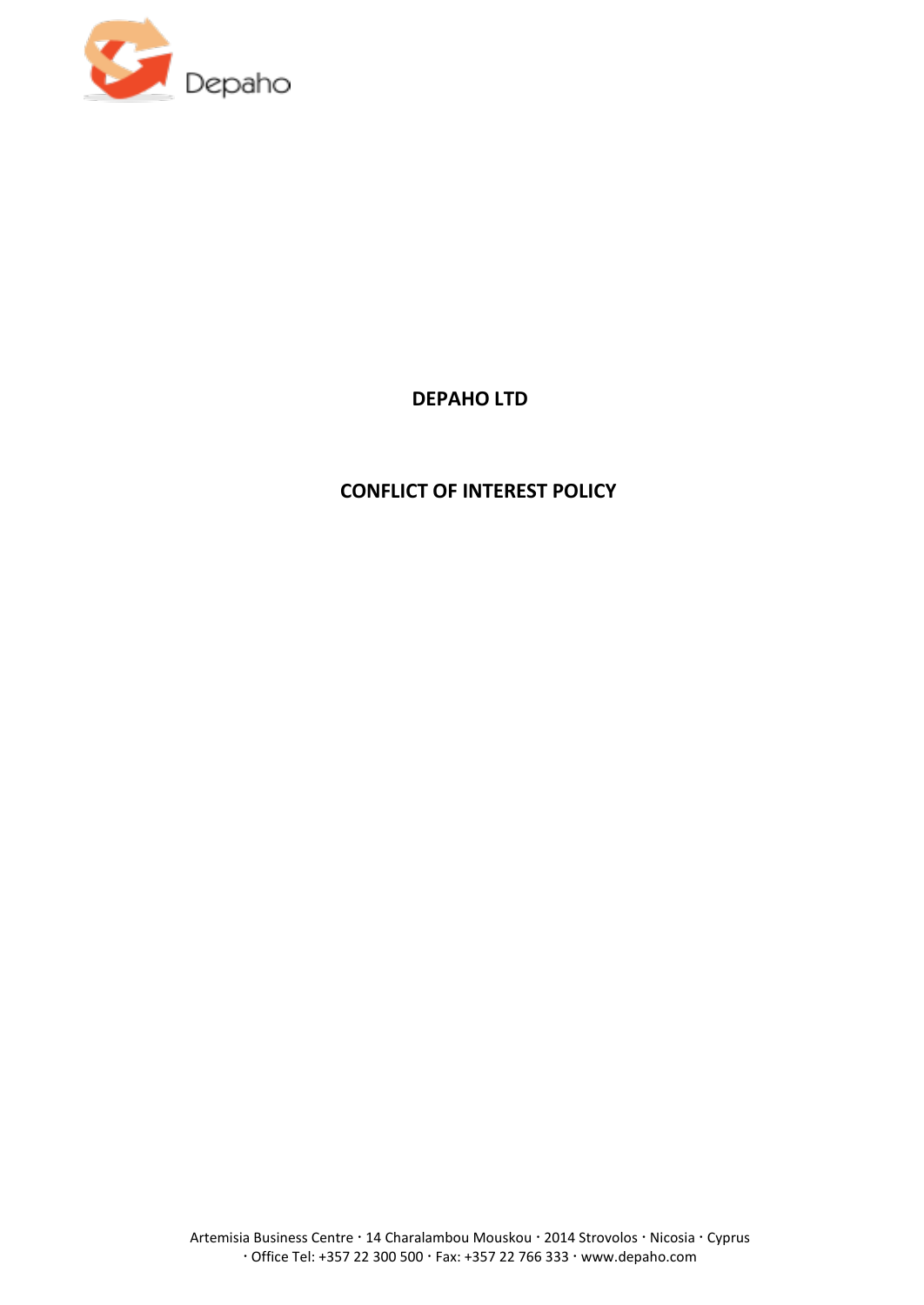

### **Introduction**

Depaho Ltd (the **"Company"**) is an Investment Firm regulated by the Cyprus Securities and Exchange Commission (license number 161/11). The Company is also authorised by the Financial Services Conduct Authority in South Africa (the **"FSCA"**) (license number 47709). Following the implementation of the second Markets in Financial Instruments Directive (MiFID II) in the European Union and in accordance with the Investment Services and Activities and Regulated Markets Law of 2017 (Cyprus Law 87(I)/2017) as this is amended from time to time, the Company is required to provide its Clients with its Conflict of Interest Policy (the **"Policy"**).

The present Policy forms part of the Agreement. By entering into the Agreement with the Company, Clients also agree to the terms and conditions of the Policy, as set out in this document.

## **Scope**

The Policy applies to all Company directors, employees and any persons directly or indirectly linked to the Company (the **"related persons**") and refers to all interactions with all Clients.

### **Definition/Interpretation**

A conflict of interest arises where there is a reason within the Company's control that prevents it from putting the interests of its Clients before those of the Company and its employees, or the interests of one Client or group of Clients ahead of another Client. In such a situation, the Company must pay due regard to the interests of each Client and manage any potential conflict of interest accordingly.

The underlying principle that shall be followed at all times is that the interests of the Client must always be put before the interests of the Company and/or its employees and related persons. A conflict may exist, or be perceived to exist, if an employee's activity is, or may reasonably give the appearance of being, inconsistent with the best interests of the Company's Clients.

## **Identification of possible conflicts of interest**

The Company shall take all reasonable steps to identify any circumstances which constitute or may give rise to, a conflict of interest entailing a material risk or damage to Clients' interests. These circumstances may be between the Company and its related persons, the Company and its Clients, or between Company Clients, during the course of the provision of investment and ancillary services.

#### **Non-exhaustive list of possible conflicts of interest**

While it is not feasible to precisely define or create an exhaustive list of all possible conflict of interest situations that may arise as per the current nature, scale and complexity of the Company's activities, the following list includes circumstances which constitute or may give rise to a conflict of interest entailing a material risk of damage to the interests of one or more Clients, as applicable. These circumstances are not necessarily detrimental to the interests of Clients.

- a) The interest of relevant persons, shareholders, directors or agents of the Company or members of its Group in Clients, and vice versa;
- b) An interest in maximizing the Company's trading volumes in order to increase its commission revenue, which is inconsistent with the Client's personal objective of minimizing transaction costs;
- c) Relevant persons' personal transactions within the meaning of Applicable Regulations;
- d) The remuneration of third parties where the interest of the Client conflicts with the interest of the third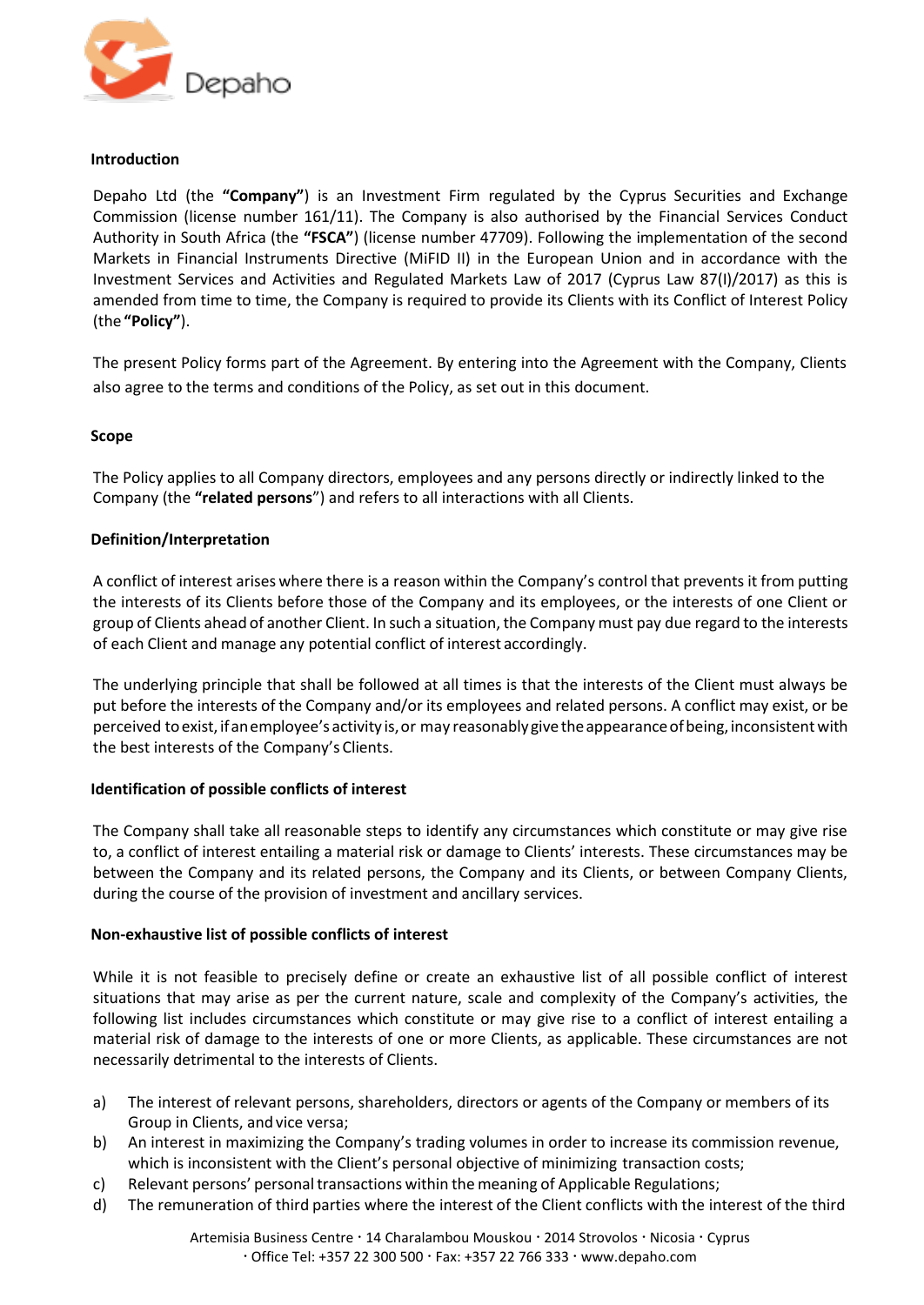

party;

e) The interests of other members of the group which the Company belongs to and/or the interests of other members of the group that provide services to the Company (e.g. the Liquidity Provider Naxex Belize Limited forms part of the group.

## **Managing conflicts of interest**

## **1. General Principles**

The Company shall maintain and operate effective organizational and administrative arrangements with a view to taking all reasonable steps to prevent any conflicts of interest from adversely affecting the interests of its Clients.

The Company shall take into account any circumstances of which it is or should be aware, which may give rise to a conflict of interest as a result of the structure and business activities of other members of the group which the Company belongsto.

## **2. Non-exhaustive list of procedures and measures**

For the management and prevention of any conflict of interest, the Company's procedures and controls include the following, as applicable and relevant:

- a) Chinese Walls to prevent the flow of confidential information and data in a way that adversely affects the interests of Clients;
- b) Executive Directors or other hierarchical officers of the Company do not exercise inappropriate influence over the way in which a related person carries out the provision of investment and ancillary services;
- c) The Compliance Department shall ensure strict implementation of the Assessment of Appropriateness in order to ensure adequate monitoring of compatibility of the provision of brokerage services to Retail Clients;
- d) Arrangements designed to ensure that related persons engaged in different business activities carry on those activities at a level of independence appropriate to the size and activities of the Company and of the group to which it belongs, and to the materiality of the risk of damage to the interests of Clients;
- e) the Company shall be informed promptly of any personal transaction entered into by a relevant person, either by notification of that transaction or by other procedures enabling the Company to identify and evaluate such transactions;
- f) All employees are aware of forbidden transaction practices (e.g. the preferential treatment of Company members of staff at the expense of its Clients, during the provision of the investment and ancillary services to a Client);
- g) Establishing objective and independent procedures for the assessment of other members of the group who collaborate with the Company for the provision of Services to Clients (e.g. the Liquidity Provider Naxex Belize Limited forms part of the group). Further to this the Company, receives payment from Naxex Belize Limited from the Client's transaction volume, and does not enter into profit sharing arrangements with its Liquidity Provider Naxex Belize Limited regardless that the Liquidity Provider is a member of the same group as the Company.
- h) The Risk Management function and the Dealing On Own Account Department are remunerated with a fixed salary so as to avoid any conflicts of interest with respect to the interest of Clients. In this respect the Company's hedging arrangements are in line with applicable guidelines.